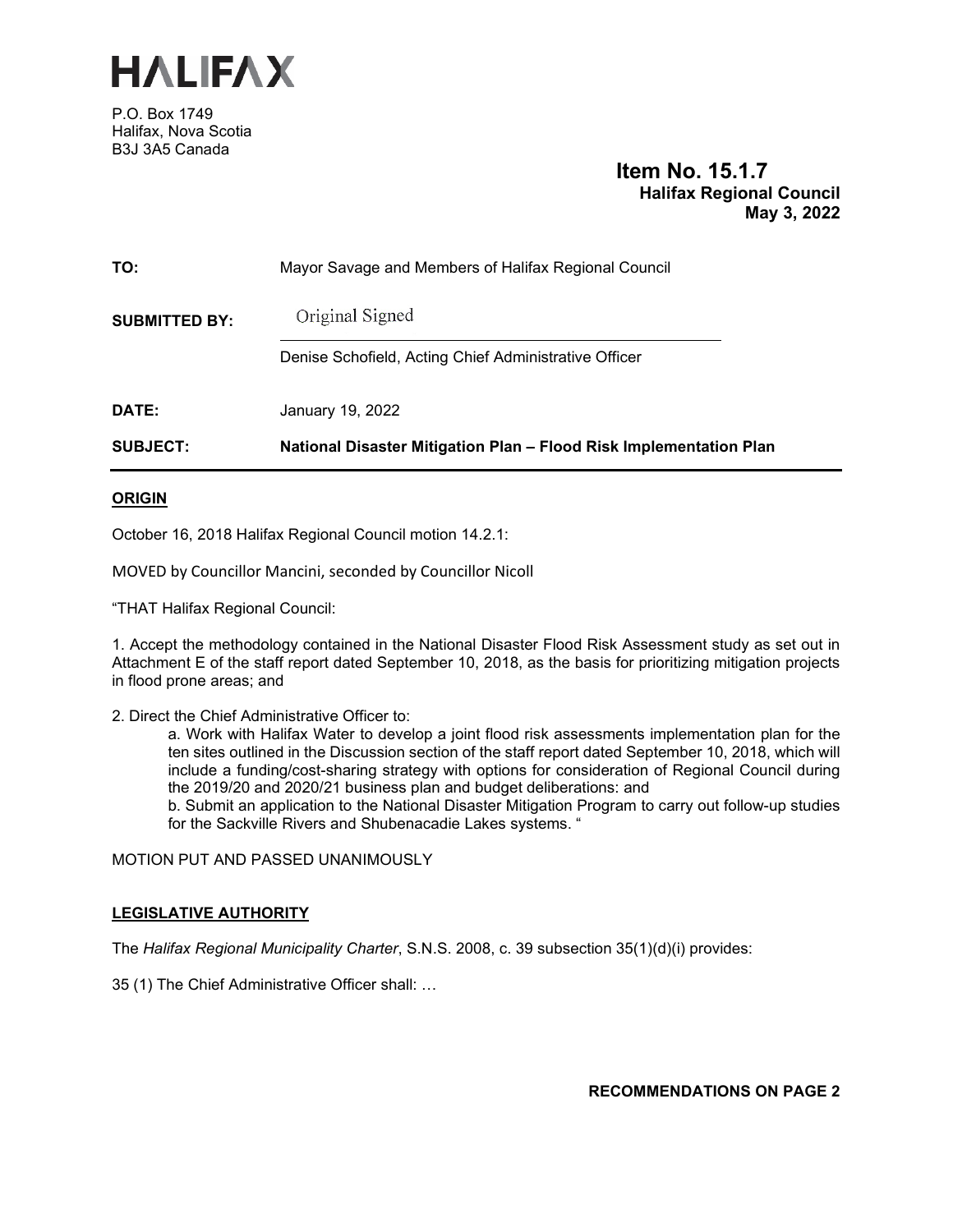(d) subject to policies adopted by the Council, (i) make or authorize expenditures, and enter into contracts on behalf of the Municipality, for anything required for the Municipality where the amount of the expenditure is budgeted or within the amount determined by the Council by policy, and may delegate this authority to employees of the Municipality, …

#### **RECOMMENDATION**

It is recommended that Halifax Regional Council:

- 1. Approve the draft guiding principles and cost sharing mechanisms, set forth in this report, as the basis for addressing the Municipality's responsibilities with respect to stormwater management projects.
- 2. Direct the Chief Administrative Officer to negotiate with Halifax Water to include the draft guiding principles and cost sharing mechanisms, in a future, formalized relationship document between the Municipality and Halifax Water.
- 3. Direct the Chief Administrative Officer to develop an implementation plan for the 10 National Disaster Mitigation Program projects set forth in the Discussion section of this report, which considers opportunities within HRM's Street Recapitalization Program, HalifAct and the Halifax Water capital plan.

### **BACKGROUND**

The 2007 Transfer Agreement between the Municipality and Halifax Water transferred municipal wastewater and stormwater assets to Halifax Water within the Service Boundaries. A primary purpose of the agreement was to evolve the operation and administration of these services towards a system whereby the general HRM taxpayer does not subsidize the utility rate payer of Halifax Water, and the utility rate payer of Halifax Water does not subsidize the HRM taxpayer.

The overall responsibility for stormwater management is multi-jurisdictional. The federal, provincial, and municipal governments along with Halifax Water and private property owners each have specific roles and responsibilities as stormwater moves through the stormwater cycle.

In 2013, Halifax Regional Council and the Halifax Water Board approved a two-year interim funding framework for stormwater systems that defined cost sharing responsibilities for HRM, Halifax Water, Residents, and Developers for various types of projects. The framework was used to address several priority areas that included Cow Bay Road, First Lake Drive, and Metropolitan Avenue.

The demand for upgraded stormwater facilities continued to grow and far exceeded the ability of either benefiting party to fund them over the short to medium terms. Since the expiry of the interim funding solution in 2015, an alternative cost sharing arrangement needed to be developed for capital projects between HRM and Halifax Water.

In January 2018, the HRM/Halifax Water Integrated Stormwater Management Policy Draft Framework was adopted by both Halifax Council and the Halifax Water Board. The Policy Framework identified the need for a Capital Investment Strategy for stormwater infrastructure that is consistent with the Transfer Agreement.

Fortunately, during this time federal/provincial programs addressing flooding and stormwater issues were being announced. One such program was the National Disaster Mitigation Program (NDMP). HRM and Halifax Water jointly carried out a flood risk assessments study under the NDMP to identify and seek funding for larger scale projects.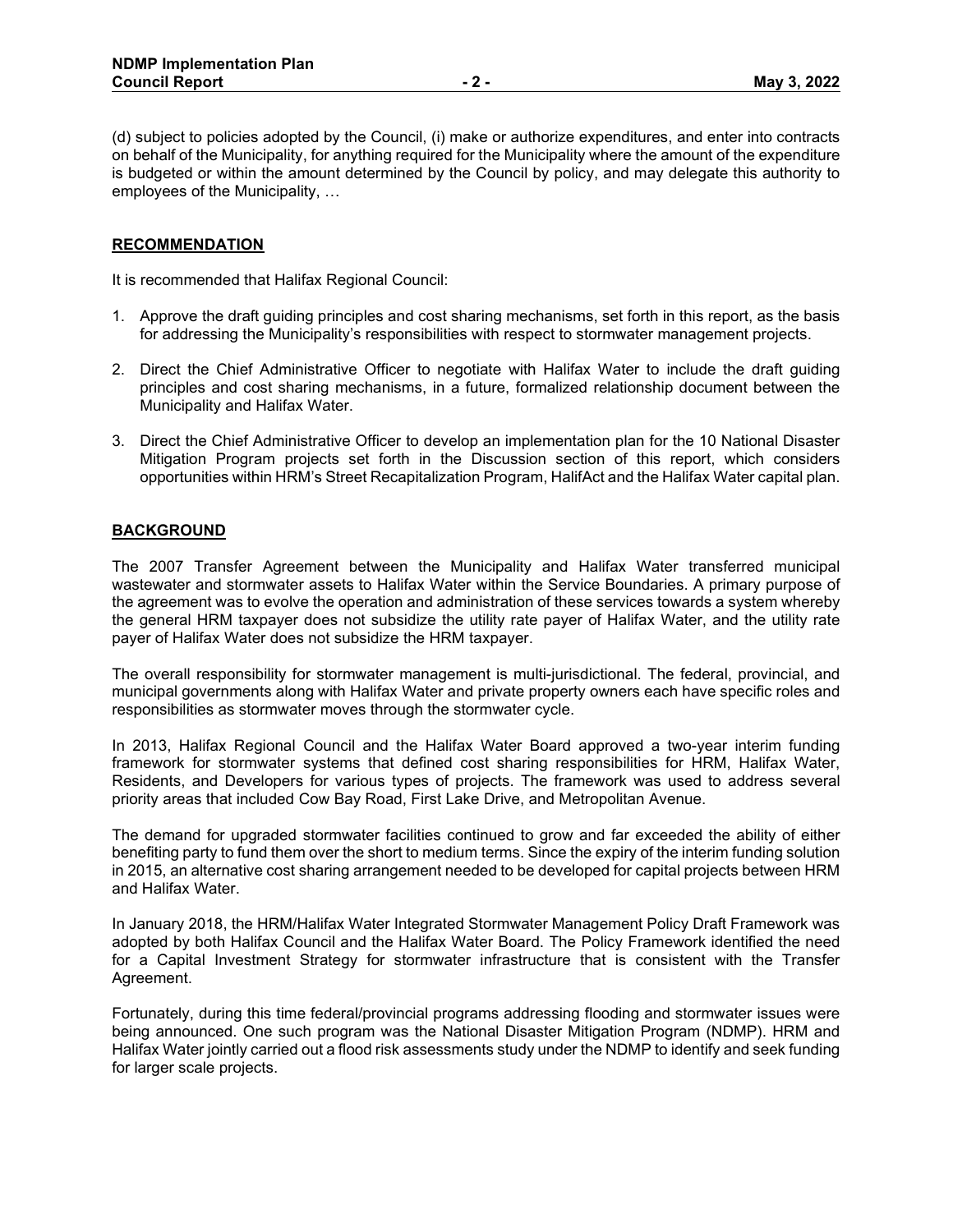In October 2018, Halifax Council and the Halifax Water Board approved the methodology outlined in the NDMP report<sup>[1](#page-2-0)</sup> to prioritize projects in flood prone areas. The report analyzed a Council-approved list of 30 sites and narrowed the prioritization to 10 sites. Based on the report's recommendations, staff were directed to develop a joint flood risk assessment plan for the top 10-sites identified in the NDMP study.

# **DISCUSSION**

#### *HRM-Halifax Water Stormwater Cost Sharing Policy*

Following HRM Council's October 2018 direction to address the top 10 sites identified in the NDMP report, as part of the implementation plan to address these sites, HRM and Halifax Water have agreed on a draft set of guiding principles and a cost sharing framework that provides the necessary guidance on project governance and implementation. The appropriate sharing of costs between the Municipality, Halifax Water and private sector owners of real property is a key component of the integration plan. Staff and Halifax Water have determined the following principles will guide the sharing of such stormwater capital costs between the Municipality and Halifax Water:

- 1. Support the policies and principles outlined in the Draft Framework of the Integrated Stormwater Management Policy.
- 2. Apply to projects that have been identified as joint priorities or general stormwater projects, as well as opportunities that are identified during right of way or utility renewal projects.
- 3. Costs shall be allocated to the cost causer and/or to those deriving a direct benefit as defined by this document. This includes private property owners.
- 4. Costs shall be apportioned in a reasonable, fair, and equitable manner.
- 5. Cost apportionment of stormwater capital costs should not apply to upgrades required by the subdivision and/or future development of land. In these cases, the developer is responsible for the required upgrades. Halifax Water or the Municipality may choose to cost share if there is a joint benefit arising from the upgrade or an oversizing of proposed infrastructure.
- 6. Consider the effects of climate change to be required in design, and project costs will include the cost of climate change adaptation.
- 7. The assignment of cost shall be a on broad basis and shall depend on the number of benefitting parties (i.e., 100%, 50-50, 1/3-1/3-1/3), and whether the level of benefit is significant or insignificant.
- 8. The assignment of cost shall be by mutual agreement between Halifax Water and HRM.

The proposed cost apportionment between the Municipality, Halifax Water and private property owners, which uses the 2013 interim funding framework as a guide, are as follows:

<span id="page-2-0"></span><sup>1</sup> See report online a[t Natural Disaster Mitigation Program – Flood Risk Assessment Study - Oct 16/18 Regional Council | Halifax.ca](https://cdn.halifax.ca/sites/default/files/documents/city-hall/regional-council/181016rc1421.pdf)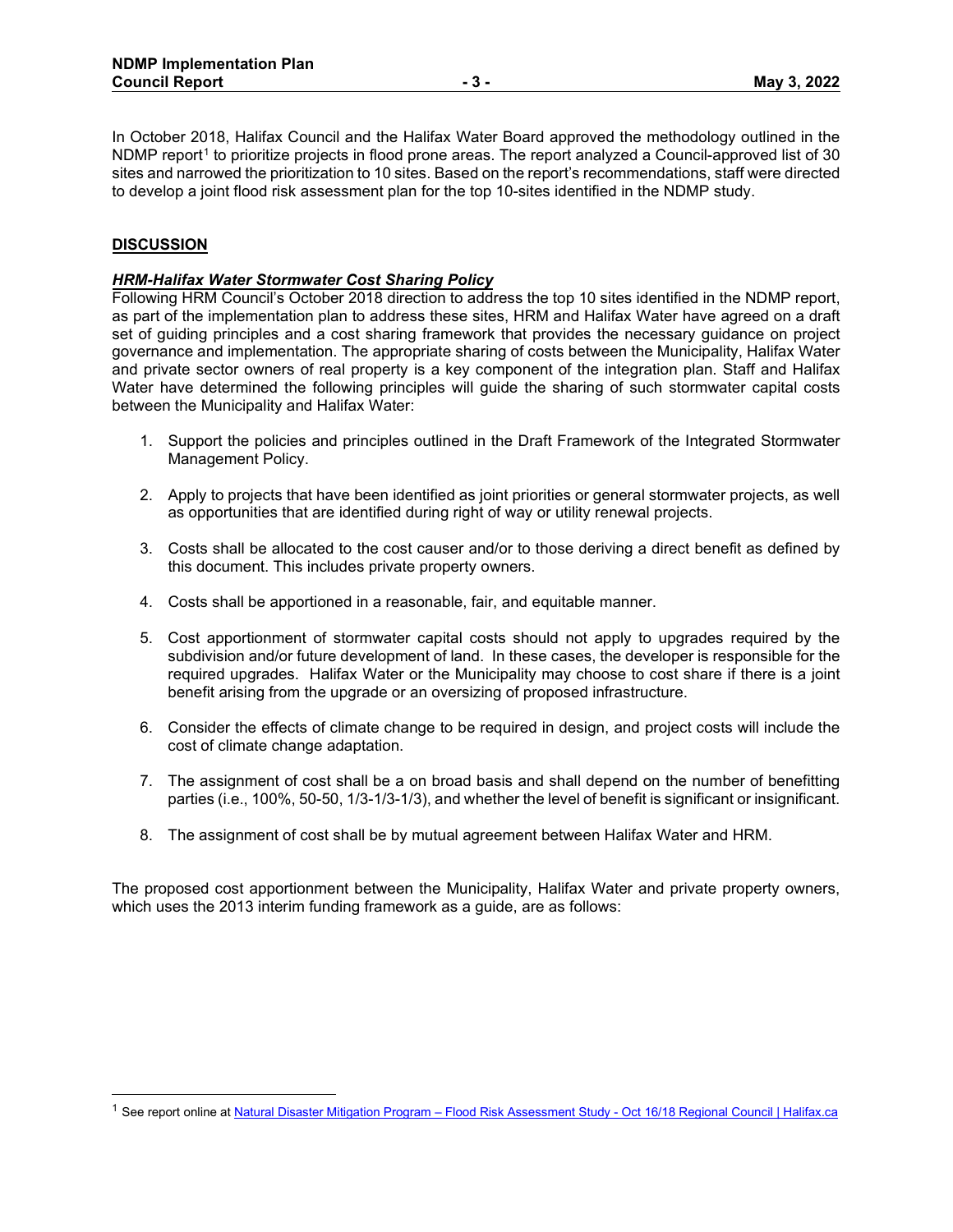| <b>Cost Sharing Summary</b>                                                                                                                                                                                  |                                |                            |                                |                                            |  |  |  |  |
|--------------------------------------------------------------------------------------------------------------------------------------------------------------------------------------------------------------|--------------------------------|----------------------------|--------------------------------|--------------------------------------------|--|--|--|--|
|                                                                                                                                                                                                              |                                | <b>Cost Responsibility</b> |                                |                                            |  |  |  |  |
| <b>Project Type</b>                                                                                                                                                                                          | <b>Project Lead</b>            | <b>HRM</b>                 | <b>Halifax</b><br><b>Water</b> | <b>Private</b><br><b>Property</b><br>Owner |  |  |  |  |
| Minor or Major Drainage System Asset<br>Renewal and/or Upgrade                                                                                                                                               | Halifax Water                  |                            | 100%                           |                                            |  |  |  |  |
| New Storm Sewer required to upgrade<br><b>Existing Combined Sewer</b>                                                                                                                                        | <b>Halifax Water</b>           |                            | 100%                           |                                            |  |  |  |  |
| New Deep Storm Sewer to provide minor<br>drainage to address Private Property Minor<br>Stormwater Impacts, which reduces I/I into<br>a wastewater system, and which prolongs<br>the life of a Municipal road | HRM or<br><b>Halifax Water</b> | 34%                        | 33%                            | 33%                                        |  |  |  |  |
| Remedy Street Flooding and Icing<br>Problems within HRM right-of-way                                                                                                                                         | <b>HRM</b>                     | 100%                       |                                |                                            |  |  |  |  |
| New Major Drainage System where one<br>has not been historically required or<br>provided                                                                                                                     | <b>HRM</b>                     | 50%                        |                                | 50%                                        |  |  |  |  |

There are a number of ways which this cost sharing may be incorporated into a formal document – for example, Halifax Water and the Municipality are negotiating an updated service level agreement which will govern a number of aspects of the relationship between the two organizations. As these negotiations continue and the service level relationship document moves forward, it may be that this cost sharing structure is incorporated into the service level agreement as a schedule.

| Ranking | <b>NDMP Site #</b> | <b>Site Name</b>                                             |
|---------|--------------------|--------------------------------------------------------------|
|         | 25                 | Bedford HWY, Union Street to Highway 102 (Sackville Rivers)  |
| 2       | A6                 | Shubenacadie Lakes                                           |
| 3       | 8                  | Karlsons Wharf @ Upper Water Street                          |
| 4       | 9                  | Inglis Street @ Barrington Street <sup>2</sup>               |
| 5       | 24                 | Highway 2, from Holland Road to Miller Lake Road, Fall River |
| 6       |                    | Pleasant Street near Dartmouth General Hospital              |
| 7       | 5                  | Cole Harbour Road @ Perrin Drive <sup>3</sup>                |
| 7       | 2                  | Shore Road – Eastern Passage                                 |
| 7       | 22                 | Hammonds Plains Road at Bluewater Road                       |
|         | A2                 | Mount Saint Vincent at Bedford Highway                       |

#### *National Disaster Mitigation Program – Flood Risk Assessment Study*

<span id="page-3-0"></span><sup>2</sup> Halifax Water performed stormwater system maintenance in late 2021

<span id="page-3-1"></span><sup>3</sup> Details presented in the council information report entitled John Stewart Arklow Drive – Cole Harbour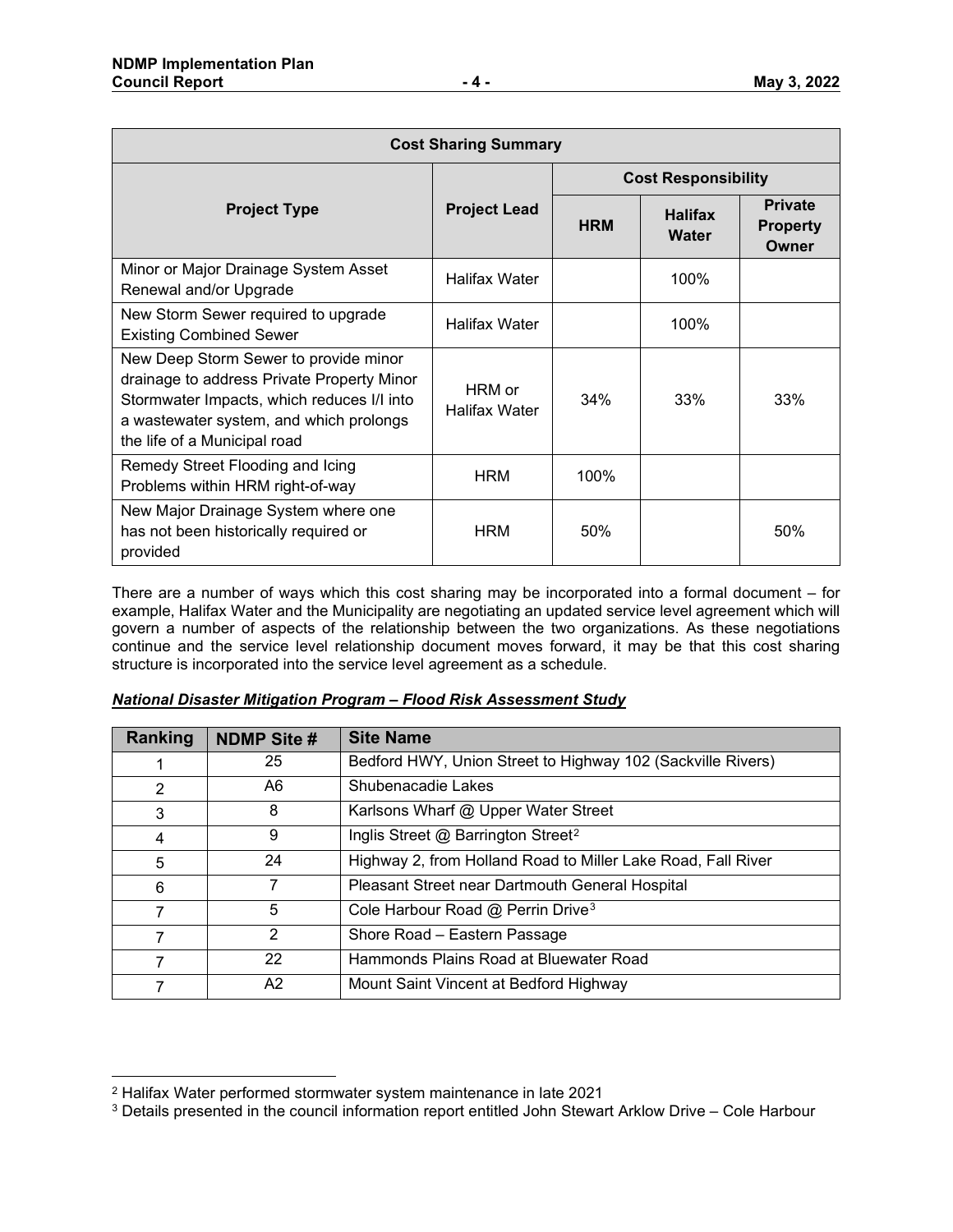The NDMP study identified short (1-2 years), medium (3-5 years), and long (5+ years) term mitigation strategies for each site. Strategies included updating planning policies, creating new stormwater master plans, conducting further drainage studies, conducting feasibility studies, and constructing new infrastructure.

For some sites, there were previous studies that assisted WSP, the Municipality's consultant, in defining problems and identifying mitigation strategies. This includes NDMP sites 2, 5, 22 and 25. The remainder of the sites had very little information other than historical flood and maintenance records.

In October 2018, an opportunity arose to carry out follow up work on the top two priority sites. At the direction of Council, staff applied for and received additional funding through the NDMP program to carry out the Sackville Rivers Mitigation Planning Study and the Shubenacadie Lakes Floodplain Study. Both studies were completed on time and under budget. An overview of the results of these two studies is as follows:

#### **Sackville Rivers Mitigation Planning Study**

The Sackville Rivers Mitigation Planning Study was a follow up study to the floodplain modelling study carried out in 2017. The main objective of the current study was to assess the effectiveness of several flood mitigation measures in the area. While the study focused on the four main sites identified in the NDMP report, it also included sites identified in previous studies and discussions with HRM and Halifax Water operations staff.

Site 25, Bedford Highway, Union Street to Highway 102, was identified as the top priority site in the NDMP study. Flooding in this area has been well documented and impacts Range Park, Bedford Place Mall, and other homes and businesses in the area. The following mitigation measures were considered:

- Property Purchase
- Property Raising
- Accept Flood Conditions
- Berm Construction
- **Emergency Overflow**
- Bridge/Culvert Upgrades, and
- Channel Widening

The cost and effectiveness of mitigation options identified in the study range from an overall emergency flow system that would divert flow away from the Sackville River (similar to those in place in Winnipeg and New Orleans) at a cost of \$260 million, to a staged approach where impacted homes are purchased as they become available, properties are raised as sites are redeveloped, and bridge spans increased as they are upgraded or replaced.

#### **Shubenacadie Lakes Floodplain Study**

The purpose of the Shubenacadie Lakes Floodplain study was to carry out comprehensive hydrologic and hydraulic modelling of the Shubenacadie Lakes system, and to prepare flood inundation maps for a range of watershed and storm scenarios. The study produced flood lines for the 1:20 and 1:100-year events for planning and regulatory purposes. The next steps are to conduct stakeholder consultation, assess vulnerable floodplain infrastructure, review land uses and services, and review existing and future planning opportunities

Ultimately, a mitigation planning study would be carried out similar to the one carried out for the Sackville Rivers watershed.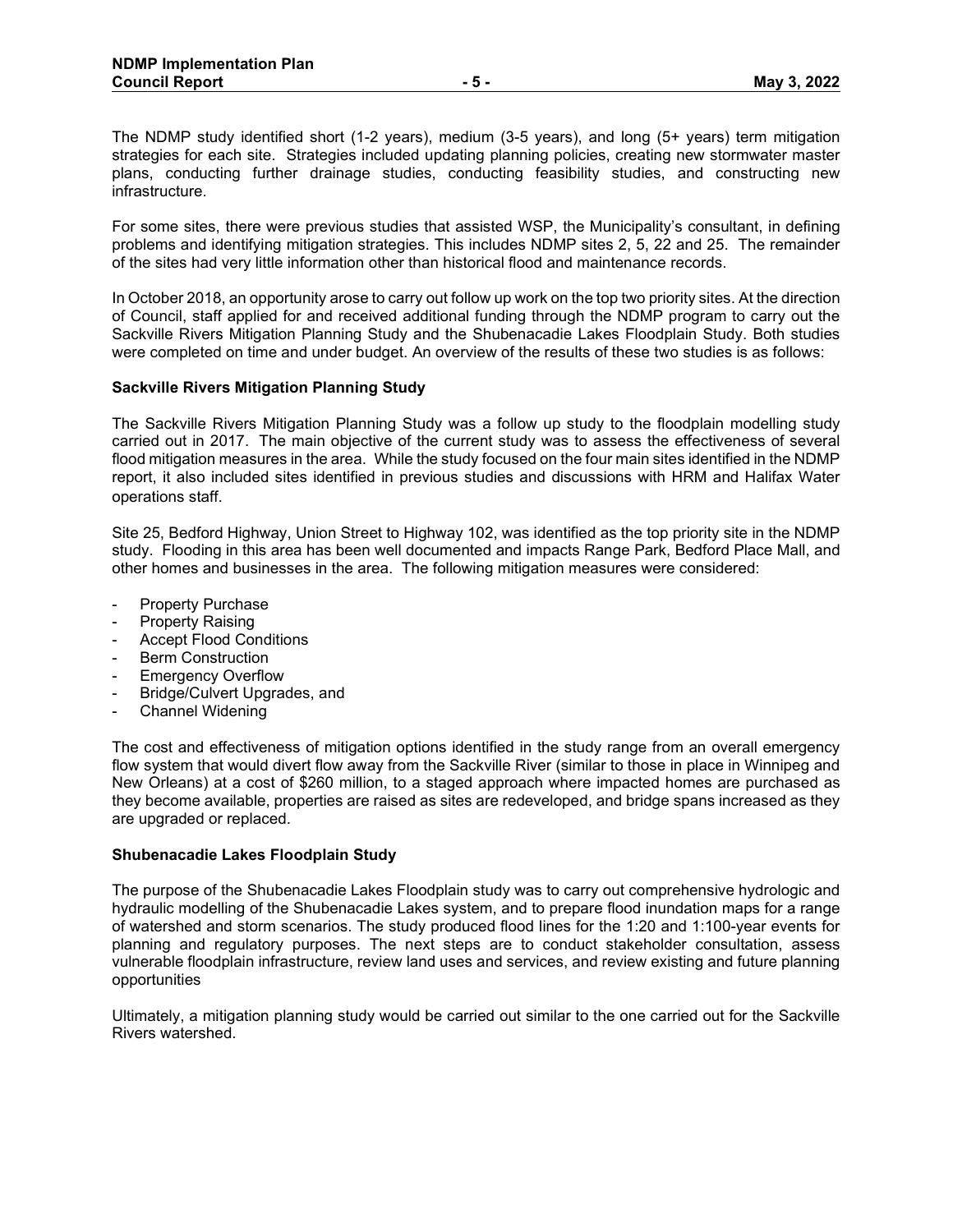# *Identified NDMP Actions*

The following actions were developed using the above guiding principles and the NDMP reports as a guide and are anticipated to assist in the formation of a future implementation plan:

| <b>NDMP Flood Risk Assessment Action</b> |                                                                          |                  |                                   |                                                    |               |  |  |  |
|------------------------------------------|--------------------------------------------------------------------------|------------------|-----------------------------------|----------------------------------------------------|---------------|--|--|--|
| <b>Action</b>                            |                                                                          | <b>Timeframe</b> | <b>Estimated Cost<sup>4</sup></b> | <b>Staff Resources</b><br>(Staff commitment level) | <b>Status</b> |  |  |  |
| 1                                        | Sackville Rivers Mitigation Study                                        | Short            |                                   | Med                                                | Complete      |  |  |  |
| $\overline{2}$                           | Shubie Lakes Floodplain Study                                            | Short            |                                   | Med                                                | Complete      |  |  |  |
| 3                                        | Incorporate Karlsons Wharf into Cogswell<br>Redevelopment Project        | Short            | \$600K                            | Low                                                | Complete      |  |  |  |
| 4                                        | Cole Harbour Drainage Study                                              | Short            |                                   | Low                                                | Complete      |  |  |  |
| 5                                        | Hammonds Plains at Bluewater Preliminary<br>Design                       | Short            |                                   | Low                                                | Complete      |  |  |  |
| 6                                        | Shubie Lakes - Review/Update Planning and<br><b>Development Policies</b> | Short            |                                   | High                                               |               |  |  |  |
| $\overline{7}$                           | Inglis at Barrington Hydrologic/Hydraulic<br>Study                       | Medium           | \$75K                             | Low                                                |               |  |  |  |
| 8                                        | Highway 2 Drainage Study                                                 | Medium           | \$100K                            | Low                                                |               |  |  |  |
| 9                                        | <b>Pleasant Street</b><br>Hydrologic/Hydraulic Study                     | Medium           | \$75K                             | Med                                                |               |  |  |  |
| 10                                       | Shore Road<br>Review/Update Planning and Development<br>Policies         | Medium           |                                   | High                                               |               |  |  |  |
| 11                                       | Cole Harbour at Perron Drive Implementation                              | Medium           | \$2.6 M                           | Med                                                |               |  |  |  |
| 12                                       | Hammonds Plains at Bluewater Road -<br>Implementation                    | Medium           | \$5 M                             | Med                                                |               |  |  |  |
| 13                                       | Sackville River Floodplain<br><b>Property Acquisition</b>                | Medium           | \$1.55 M                          |                                                    |               |  |  |  |
|                                          | <b>TOTALS</b>                                                            |                  | \$10 M                            |                                                    |               |  |  |  |

Short (1-2 yrs) (Medium 3-5 yrs)

The HRM portion of storm sewer projects were previously funded through Account No.CR000001, Storm Sewer Upgrades. This account also funded opportunity stormwater projects generated by Halifax Water projects and HRM's paving program. In 2019, the account was used to cost share with Halifax Water on the Ellenvale Run project and to carry out storm sewer improvements on the street recapitalization of Herring Cove Road (19-248). Financial Services has confirmed that there is no funding left in this account.

The HalifACT – Climate Change Action Plan budget was presented to the Budget Committee in January 2022. The project account budgets an allocation for critical infrastructure and adaption over the next four years. This includes retrofits to municipal buildings as well as developing a framework for assessing and protecting critical infrastructure. A critical infrastructure analysis is budgeted to be carried out in 2022. The amount of Strategic Initiative funding for HalifACT which can be allocated to the NDMP implementation will not be known until this study is complete.

In addition, staff are continuously looking for synergistic opportunities to complete the identified actions. This was the case with Site  $8 -$  Karlson's Wharf where the mitigation action was integrated as part of the Cogswell Redevelopment project. Taking advantage of such synergistic opportunities can realize significant cost reductions.

<span id="page-5-0"></span><sup>4</sup> 2020 Class D cost estimates